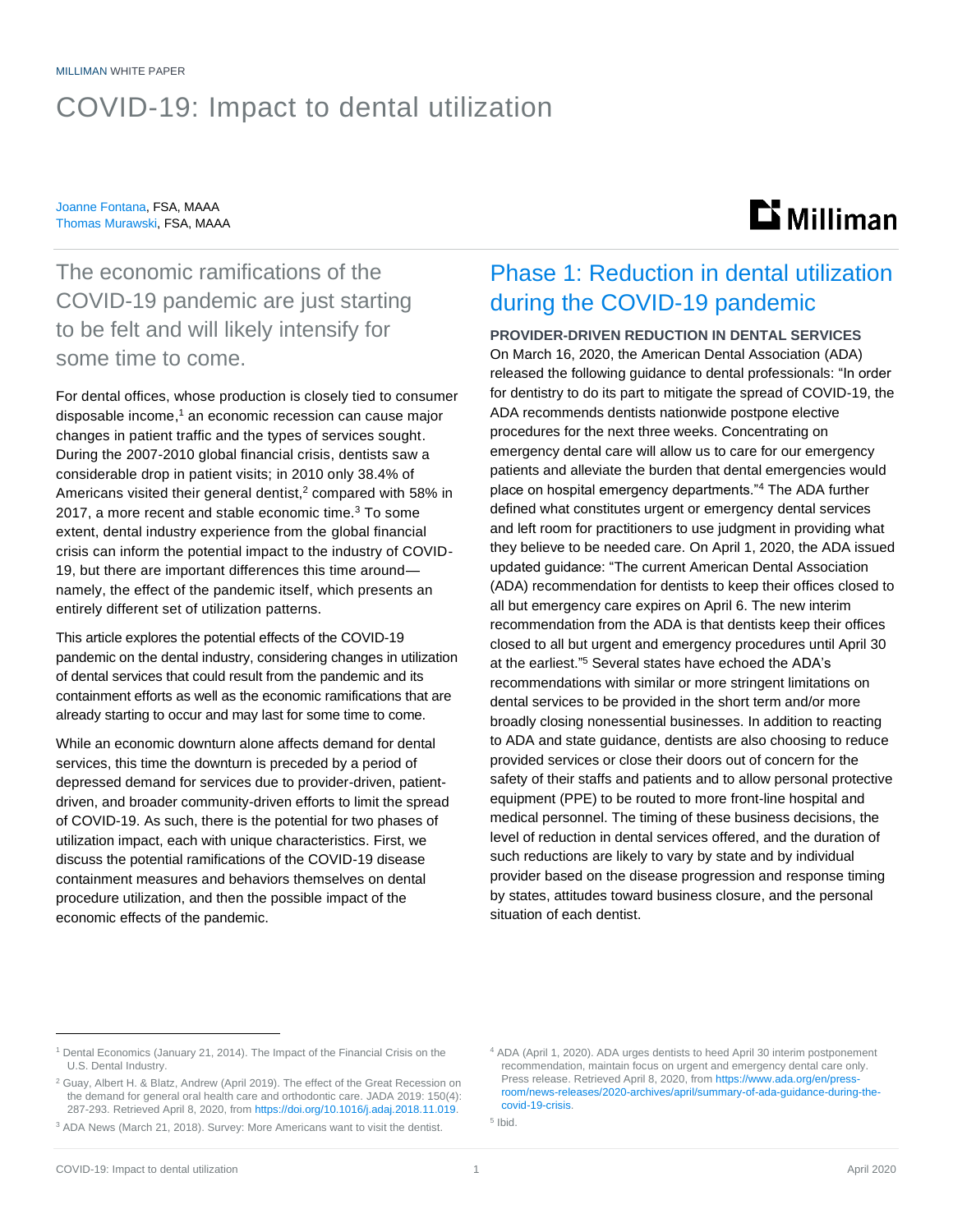Beginning on March 23, 2020, the ADA polled dentists to gather data on the impact of COVID-19. The results show that over 90% of responding dentists experienced a decrease in patient volume of over 75% over the past few weeks.<sup>6</sup>

#### **PATIENT-DRIVEN REDUCTION IN DENTAL SERVICES**

As of April 2, 90% of the nation or approximately 300 million people are under some form of "shelter in place" rules or recommendations, <sup>7</sup> and prevailing wisdom suggests that reducing exposure to and transmission of the virus involves not going out as much and limiting unneeded public interaction. In this environment, dentists are really like any other small business owner, subject to reduced office traffic because people simply are staying at home. Dental procedures, especially nonurgent routine care, are relatively easy to postpone, and people may consider these appointments nonessential at this time. Added to this is the fear of exposure to the virus in a dental office environment in which bodily fluids are a part of everyday practice. As the ADA survey confirmed, as of several weeks ago dental offices were already seeing decreases in the number of patients. Anecdotally, declines are especially pronounced for routine care, while appointments for higher-level services such as endodontics were somewhat less likely to be canceled.

Due to both provider and patient behaviors, for the duration of the COVID-19 outbreak it is likely that utilization of dental services will be depressed, with a larger impact on routine services such as oral exams, cleanings, and periodic x-rays, and a smaller impact on other services, especially those considered urgent or unable to be easily postponed. The magnitude and duration of the reduced utilization will likely vary widely by state, based on each state's timing and aggressiveness of COVID-19 containment measures, as well as by individual providers based on their own behavior and patient mix.

## Phase 2: Reduction in dental utilization due to economic effects of the COVID-19 pandemic

In addition to the reduction in demand for dental services during the active weeks of the COVID-19 containment effort, there are likely to be concurrent and subsequent effects on dental utilization due to the economic effects of the pandemic. Furloughs, layoffs, and pay cuts have already begun and will likely continue in upcoming weeks. Rising unemployment correlates with a reduction in the number of people with access to employer-sponsored dental coverage—and having private dental insurance is a key predictor of one's use of dental services.<sup>8</sup> Utilization of dental services, more than other types of healthcare, tends to track with disposable income.<sup>9</sup> In addition to many people lacking dental insurance and paying for dental care entirely out of pocket, even those with dental insurance often foot a meaningful portion of the cost due to member cost sharing on procedures like prosthodontics, oral surgery, endodontics, and even restorations. When money is tight, people are more likely to spend on necessities and less on goods and services not viewed as immediate needs.

Studies on the effect of the 2007-2010 global financial crisis may help to shed light on dental usage patterns during a potential economic downturn. An April 2019 ADA study using historical Medical Expenditure Panel Survey (MEPS) data found that the percentage of people with general dentist visits "experienced a slow and steady decline" through the recession period. Visits to the orthodontist declined more sharply but rebounded after the recession more quickly than general dentist visits.<sup>10</sup> It stands to reason that orthodontics, for which consumers bear significant out-of-pocket costs and which can in many cases be postponed until convenient and affordable, would be more sensitive to economic conditions than general dentist visits. A Dental Economics article analyzing dental industry performance during the recession found that dentist production dropped considerably between 2008 and 2010, driven by fewer patient visits. However, while relatively expensive procedures like restorations were more likely to be postponed, routine hygiene procedures like cleanings actually increased during that period.<sup>11</sup> This could be due to people with private insurance taking advantage of no-cost or lowcost preventive and diagnostic services, because most plans fully

<sup>6</sup> ADA. COVID-19: Economic Impact on Dental Practices (Summary Results). Retrieved April 8, 2020, fro[m https://surveys.ada.org/results/public/](https://surveys.ada.org/results/public/YWRhc3VydmV5cy1VUl81aUlYMUVTTUh2Y0NSVU4tNWU3Yjg1YTJlOTQ5N2QwMDE2MjdkZmRh#/pages/Page_e3fd2e25-9bbd-43ce-8252-51794094ac72) [YWRhc3VydmV5cy1VUl81aUlYMUVTTUh2Y0NSVU4tNWU3Yjg1YTJlOTQ5N2Q](https://surveys.ada.org/results/public/YWRhc3VydmV5cy1VUl81aUlYMUVTTUh2Y0NSVU4tNWU3Yjg1YTJlOTQ5N2QwMDE2MjdkZmRh#/pages/Page_e3fd2e25-9bbd-43ce-8252-51794094ac72) [wMDE2MjdkZmRh#/pages/Page\\_e3fd2e25-9bbd-43ce-8252-51794094ac72.](https://surveys.ada.org/results/public/YWRhc3VydmV5cy1VUl81aUlYMUVTTUh2Y0NSVU4tNWU3Yjg1YTJlOTQ5N2QwMDE2MjdkZmRh#/pages/Page_e3fd2e25-9bbd-43ce-8252-51794094ac72)

<sup>7</sup> Della Cava, M. (April 2, 2020). 'This will blow over': In states without stay-at-home orders, Americans celebrate freedom as death toll climbs. USA Today. Retrieved April 8, 2020, fro[m https://www.usatoday.com/story/news/nation/2020/04/02](https://www.usatoday.com/story/news/nation/2020/04/02/states-without-stay-home-orders-residents-celebrate-freedoms/5105303002/) [/states-without-stay-home-orders-residents-celebrate-freedoms/5105303002/.](https://www.usatoday.com/story/news/nation/2020/04/02/states-without-stay-home-orders-residents-celebrate-freedoms/5105303002/)

<sup>&</sup>lt;sup>8</sup> Blackwell, D.L., Villarroel, M.A., & Norris, T. (2019). Regional variation in private dental coverage and care among dentate adults aged 18–64 in the United States, 2014–2017. NCHS Data Brief, no 336. Hyattsville, MD: National Center for Health Statistics.

<sup>&</sup>lt;sup>9</sup> Sikka, V. & Savin, G. (January 21, 2014). The Impact of the Financial Crisis on the U.S. Dental Industry. Dental Economics. Retrieved April 8, 2020 from [https://www.dentaleconomics.com/money/article/16390429/the-impact-of-the](https://www.dentaleconomics.com/money/article/16390429/the-impact-of-the-financial-crisis-on-the-us-dental-industry)[financial-crisis-on-the-us-dental-industry.](https://www.dentaleconomics.com/money/article/16390429/the-impact-of-the-financial-crisis-on-the-us-dental-industry)

<sup>10</sup> Guay & Blatz, op cit.

<sup>11</sup> Sikka & Savin, op cit.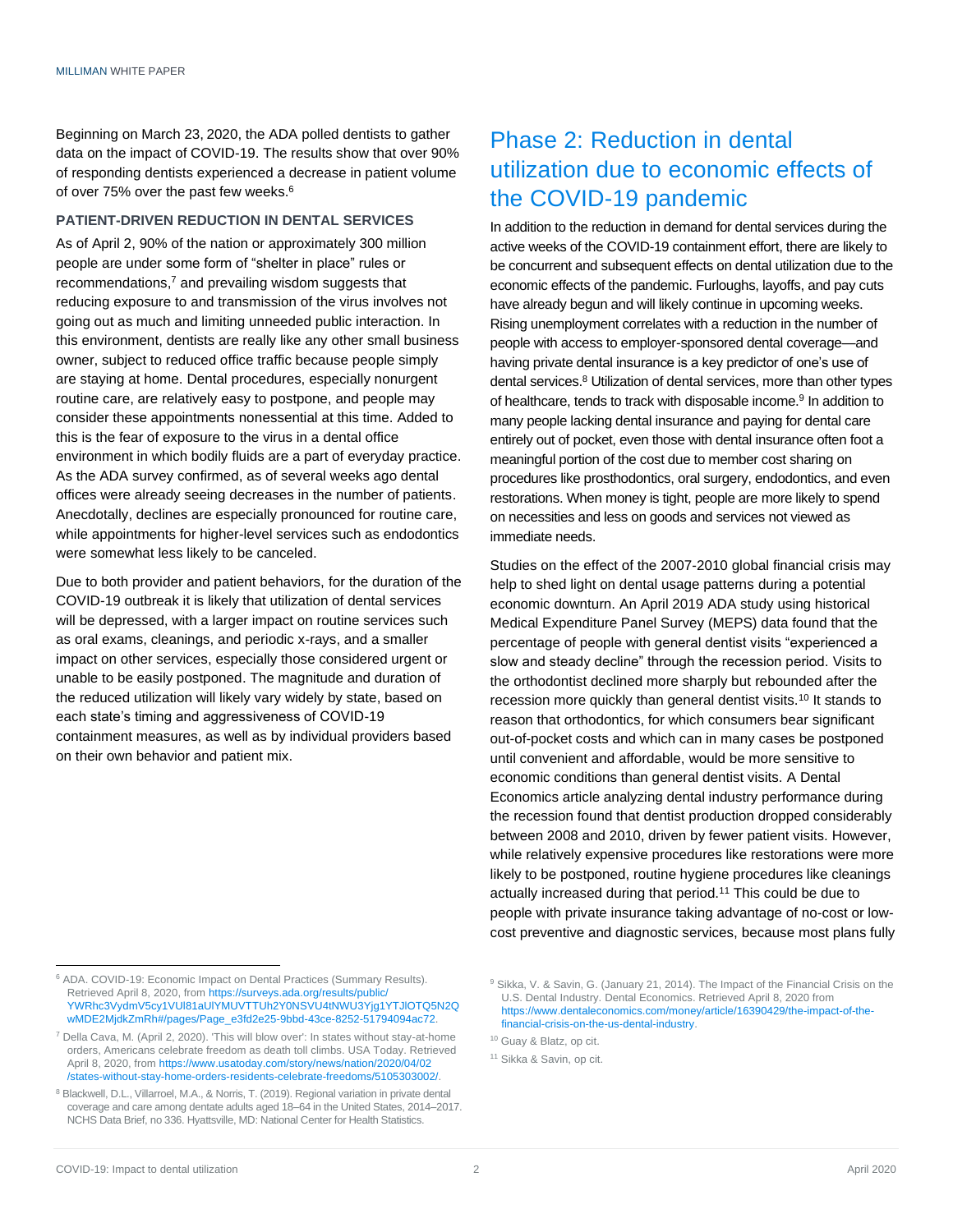cover those procedures, while postponing dental care that would cost them money at the point of service. This is the opposite of the initial pandemic-related reduction in services, during which we expect a reduction in routine visits and less of an impact on higher-cost or urgent dental needs.

The length and depth of a potential economic downturn due to the COVID-19 pandemic is unknown at this point, but recovery is likely to differ across different swaths of the population. States have different virus outbreak timelines and different approaches to virus containment, as well as different approaches to mitigate its economic impacts, so it is likely that state economies will face different recovery timelines and patterns. Reinvigorated demand for dental care will depend on patient income, employment status, and dental benefits status. Reemployment timing will likely vary by industry. In addition, the demand elasticity for dental services is likely to vary among particular subsets of the population. For example, a National Institute of Health study showed that it takes larger decreases in wealth for older people to reduce consumption of dental services than younger people,<sup>12</sup> likely because they are already accustomed to paying for dental services out of pocket (as they're less likely to have insurance), because they have built up asset stores in advance of retirement, and because income in the form of Social Security payments will not vary with the economy.

Finally, in the months during and directly following the COVID-19 pandemic, there are a few factors that may mitigate a little of the expected decline in dental services. While teledentistry is still an emerging concept for many dental providers, using technology to triage patients, diagnose problems that may require a live visit, and generally keep in contact with patients can help to serve the population and maintain patient relationships during this time. Several states have already developed telehealth rules governing insurer coverage and reimbursement of services provided through that medium. Demand may also resurface from insured dental patients who have already satisfied their annual deductibles or spent considerable dental dollars during the current policy year and who may want to get remaining services completed before their benefits reset.

In this time of uncertainty, predicting the course and timing of the impact of the COVID-19 pandemic on the dental industry is difficult; however, using lessons from the 2007-2010 global financial crisis as well as the early indicators of patient behavior during the outbreak are instructive. Broadly, a decrease in dental services should be anticipated, with the initial stage focused toward a reduction in routine, preventive, nonurgent care followed by a period of reduction in utilization of higher-cost services consistent with recessionary times.

### **A FRAMEWORK: ILLUSTRATIVE IMPACT ON DENTAL COSTS**

The circumstances around the COVID-19 outbreak are unprecedented and are rapidly evolving. At this time, there is more uncertainty and more that is unknown than there is available reliable data. As such, accurately predicting dental utilization over the upcoming months is impracticable. For the purposes of this article, we developed an illustrative scenario to model the potential impact given a set of broad assumptions to set a framework that can be used in further modeling. This framework should be reconstructed and adjusted as more information becomes available and the development of key assumptions can be more robust.

To model the potential impact of changes in consumer behavior on overall dental claims costs during Phase 1 (i.e., during the pandemic), we separated dental procedures into three categories according to degrees of immediacy or necessity and severity. The table in Figure 1 describes the dental services categorized by this severity level.

#### **FIGURE 1: CATEGORIZATION OF DENTAL SERVICES BY SEVERITY**

| <b>Severity</b> | <b>Dental Services</b>                                                                                                                  |
|-----------------|-----------------------------------------------------------------------------------------------------------------------------------------|
| High            | Emergency, Surgical Extractions, Oral Surgery,<br>Anesthesia, X-Rays                                                                    |
| <b>Medium</b>   | Simple Extractions, Restorations, Periodontics,<br>Endodontics, Space Maintainers, Sealants,<br>Inlays/Onlays/Crowns, Dentures, Bridges |
| Low             | Oral Exams, Prophylaxis, Fluoride, Routine X-Rays,<br>Lab and Other Tests                                                               |

The impact of COVID-19 on dental utilization during Phase 1 can be split into two subphases; first, a period of time when shelterin-place orders may be active and individuals are limiting social contact, and second, a period of time immediately following a lift on shelter-in-place orders when people begin to return to daily routines and behavior. For each severity category described above, we made assumptions regarding the impact to utilization during each subphase. During shelter-in-place orders, we assumed a sharp drop in utilization in the medium-severity and low-severity services, and assumed the high severity utilization would remain at normal levels, consistent with the ADA guidance to dental providers. During the period immediately after shelterin-place orders are lifted, we assumed that utilization for mediumseverity and low-severity services would return at 70% of prepandemic levels, and high-severity emergency services would remain at normal levels. Given the unprecedented nature of this pandemic and the accompanying lack of historical data on

<sup>&</sup>lt;sup>12</sup> Manski, R. et al. (January 2014). Dental Usage Under Changing Economic Conditions. J Public Health Dent. 74(1): 1-12. Doi:10.1111/j.1752- 7325.2012.00370.x.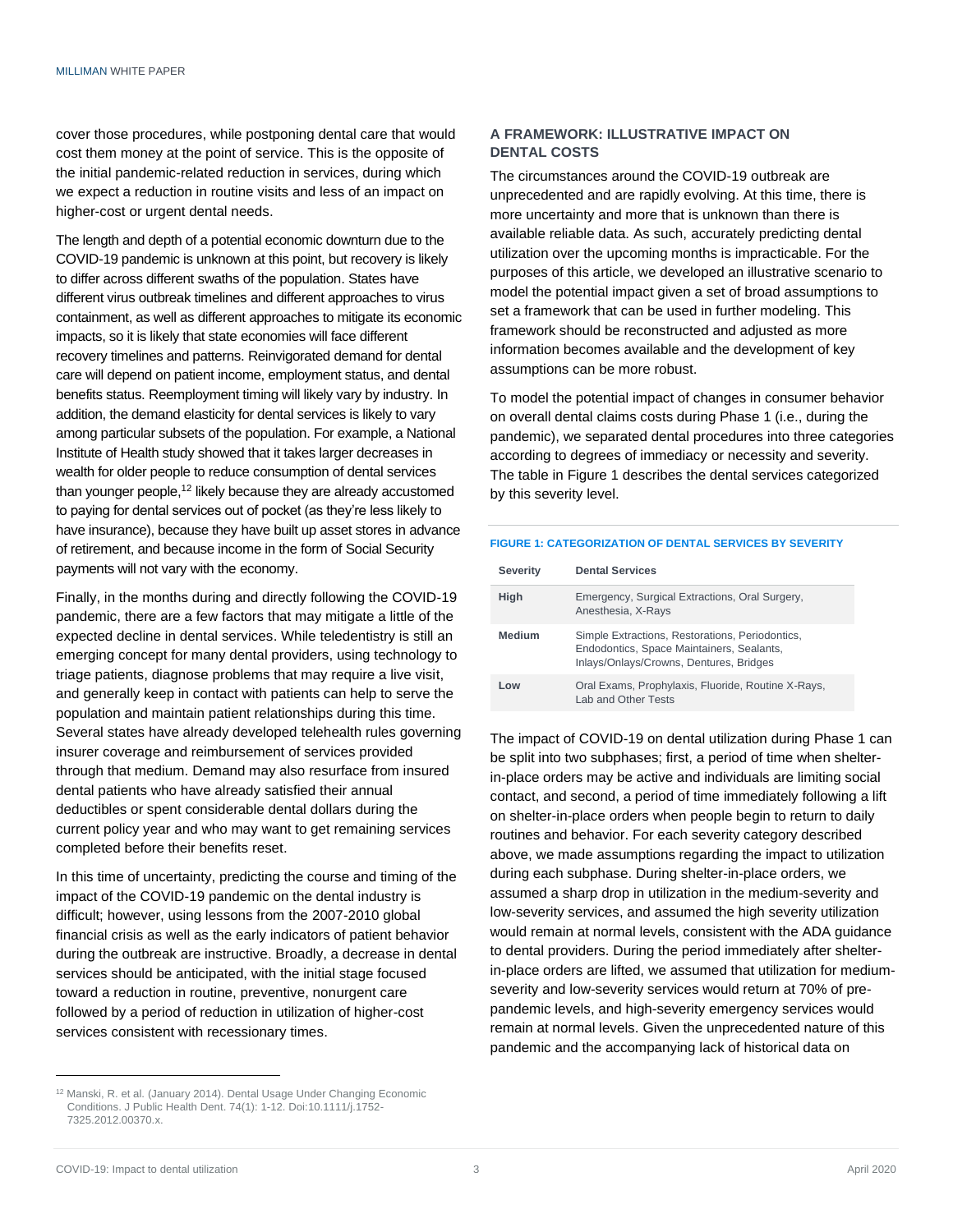provider and patient actions, these assumptions are entirely judgment-based; we present them as broadly reasonable placeholders that can be adjusted as actual utilization data begins to emerge.

The table in Figure 2 summarizes the impact of these utilization reductions on per member dental costs assuming equal durations of three months each for the two subphases within Phase 1. We also tested a "lower-impact" scenario where shelter-in-place orders persisted for two months, followed by three months in the second subphase, and a "higher-impact" scenario where shelter-in-place orders persisted for six months, followed by a period of three months in the second subphase. We have shown the illustrative impact by dental procedure class of service, a common classification mechanism in which Class I includes routine preventive and diagnostic procedures such as oral exams, cleanings, and radiographs; Class II includes restorations, extractions, periodontics, and endodontics; and Class III includes crowns and prosthodontics like dentures and bridges.

#### **FIGURE 2: ILLUSTRATIVE IMPACT TO OVERALL DENTAL ALLOWED CLAIMS BY SERVICE CLASS DURING PHASE 1 Phase 1 Allowed Claims Cost Impact**

| <b>I Hase I Allowed Gialins Cost Impact</b> |                  |                          |                           |  |  |  |
|---------------------------------------------|------------------|--------------------------|---------------------------|--|--|--|
| <b>Dental Class</b><br>of Service           | <b>Base Case</b> | Lower-Impact<br>Scenario | Higher-Impact<br>Scenario |  |  |  |
|                                             | $-65%$           | $-58%$                   | $-77%$                    |  |  |  |
| Ш                                           | $-49%$           | $-44%$                   | $-57%$                    |  |  |  |
| Ш                                           | $-65%$           | $-58%$                   | $-77%$                    |  |  |  |
| Total                                       | $-59%$           | $-53%$                   | $-69%$                    |  |  |  |

The impact of the economic downturn in Phase 2 can likewise be split into two subphases; first, a period of time after the immediate onset of the economic downturn, and second, a sustained period of time representing the continued effects of the downturn similar to what was seen with the 2007-2010 global financial crisis. We view the first subphase as a transition period, when the major disruption from the outbreak is still subsiding and the effects of the economic downturn have begun; we assume these two forces interact in terms of impact on consumer behavior. During the first subphase, we made a judgment-based assumption that utilization levels for the medium-severity and low-severity procedures (as defined in Figure 1 above) would be 85% of pre-pandemic levels. This assumption suggests that reduced utilization levels would persist, but not at levels as low

<sup>13</sup> Sikka, V. & Savin, G. (January 21, 2014). The Impact of the Financial Crisis on the U.S. Dental Industry. Dental Economics. Retrieved April 8, 2020 from [https://www.dentaleconomics.com/money/article/16390429/the-impact-of-the](https://www.dentaleconomics.com/money/article/16390429/the-impact-of-the-financial-crisis-on-the-us-dental-industry)[financial-crisis-on-the-us-dental-industry.](https://www.dentaleconomics.com/money/article/16390429/the-impact-of-the-financial-crisis-on-the-us-dental-industry)

as after the shelter-in-place order is lifted in Phase 1, due to a variety of factors including release of some pent-up demand for dental services, lingering fear of going to the dentist, and the beginnings of the economic impact on dental demand. Similar to the assumptions made for Phase 1, this assumption was entirely judgment-based given the lack of historical data. However, it represents a midpoint between the 30% reduction assumed in Phase 1 and pre-pandemic levels.

For the second subphase we normalized to a total utilization level equal to 95% of pre-pandemic levels, <sup>13</sup> consistent with what was observed during the 2007-2010 global financial crisis according to one study. We assumed the utilization for procedures with high severity would remain at normal levels throughout Phase 2, while others were adjusted downward to generate 85% and 95% levels in total.

### Combined impact of Phase 1 and Phase 2

To combine the effects of dental utilization caused by the pandemic itself (Phase 1) and its economic effects (Phase 2), we assumed specific durations for each phase as shown in the table in Figure 3. The timeline is designed to represent calendar years 2020 through 2022; as such we have included 2.5 months of prepandemic "normal" utilization. These assumptions were set as broadly reasonable starting points; we do not have enough information to explicitly predict the duration of each phase.

#### **FIGURE 3: DESCRIPTION AND ASSUMED DURATION BY PHASE**

**Duration (months)**

| Phase          | <b>Description</b>                                                              | Base<br>Case | Lower-<br>Impact<br>Scenario | Higher-<br>Impact<br>Scenario |
|----------------|---------------------------------------------------------------------------------|--------------|------------------------------|-------------------------------|
| N/A            | Before COVID-19<br>outbreak                                                     | 2.5          | 2.5                          | 2.5                           |
| 1              | Shelter-in-place                                                                | 3            | $\mathfrak{D}$               | 6                             |
| 1              | After shelter-in-place                                                          | 3            | 3                            | 3                             |
| $\overline{2}$ | <b>Transition (lingering</b><br>outbreak effects/onset of<br>economic downturn) | 6            | 7                            | 3                             |
| $\overline{2}$ | Sustained economic<br>downturn                                                  | 21.5         | 21.5                         | 21.5                          |
|                | Total                                                                           | 36           | 36                           | 36                            |